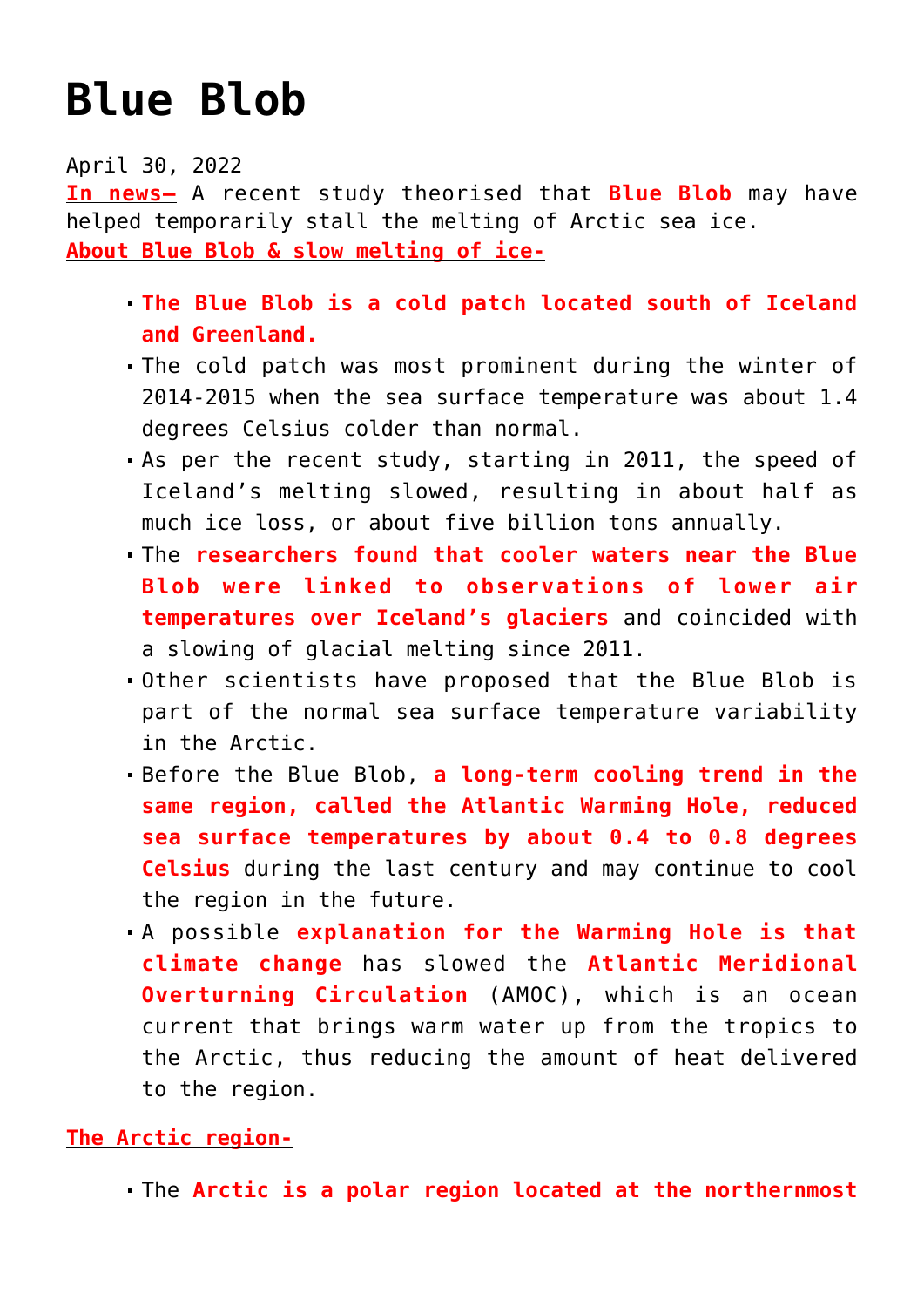## **part of Earth**.

- It is the area within the Arctic Circle, a line of latitude at 66.5° north of the Equator.
- Land within the Arctic region has seasonally varying snow and ice cover.
- It consists of the Arctic Ocean, adjacent seas, and parts of Alaska (United States), Canada, Finland, Greenland (Denmark), Iceland, Norway, Russia, and Sweden.



## **The Arctic Council**

- It is the leading intergovernmental forum promoting cooperation, coordination and interaction among the Arctic States, Arctic indigenous communities and other Arctic inhabitants on common Arctic issues, in particular on issues of sustainable development and environmental protection in the Arctic.
- It was formally established in 1996.
- All Arctic Council decisions and statements require consensus of the eight Arctic States.
- Only states with territory in the Arctic can be members of the council.
- The member states consist of **Canada, Denmark(representing Greenland), Finland, Iceland,**